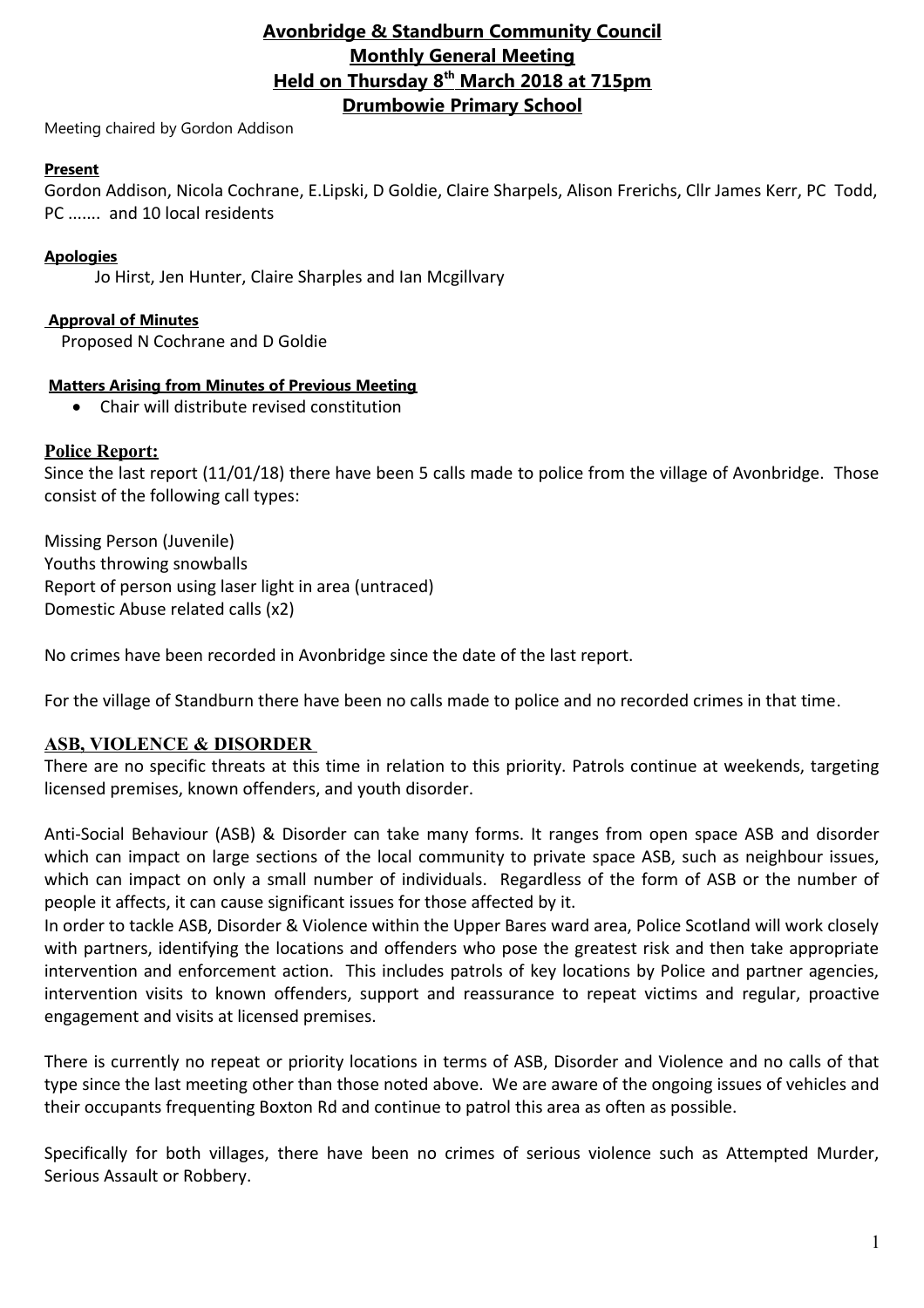## **DRUG DEALING & DRUG MISUSE**

Community officers are working constantly to develop intelligence in relation to drug offenders. Drug search warrants are regularly executed in the local area. Drugs are not only linked to local crime but can also be linked to organised crime at a national level and can significantly impact on the local community. It is therefore vital that Police and partner agencies, working with the local community, tackle drug dealing and drug misuse, using all available tactics and option to remove drugs from the community. There are also clear health risks associated with drugs and many drug users within the local community are vulnerable. It is therefore vital that intervention and prevention play a key role as well as enforcement activity when it comes to tackling drugs.

There were no calls of this nature in Standburn or Avonbridge since the date of the last meeting. There have been no drug related police operations in either village.

## **ROAD SAFETY**

Police Scotland is committed to improving Road Safety and reducing the number of people killed or injured on Scotland's roads. The key focus is on casualty reduction and therefore police activity needs to be focussed on reducing the number of collisions. The following offences/driving behaviour are linked to road collisions:

Mobile Phone Offences / Seatbelt Offences / Speeding on key roads where analysis indicates that there is a risk of collisions and a risk of people being killed or injured. Officers also aim to deploy at locations where the local community report concerns in terms of road safety. There have been no road traffic offences detected in either village since the last report.

There have been no reported road traffic matters in either village since the last meeting although we are aware of the ongoing issues and will continue to monitor and take action and pro-active measures whenever possible.

## **DISHONESTY CRIMES**

Crimes of dishonesty can take many forms and include minor Thefts as well as the more serious offences of Housebreakings to residential houses and Theft of Motor Vehicles. There are many stands to tackling this type of crime including preventative measures such as police patrols and police road checks at the right locations and at the right time. There are investigative measures, which include the recovery of forensic evidence and progressing CCTV enquiries and there are intelligence measures, which includes sharing information with local neighbouring Divisions and targeting repeat offenders for these types of crimes.

There have been no reported housebreakings or theft of vehicles since the date of the last report.

## **Christmas lights:**

GA was in touch with FC re lights decision to be made exactly what we want then advise FC in writing for either a Pre-light tree / Xmas lights. Funds are £3,000

- **Action NC will write to** Drumbowie & Avonbridge School
- Cllr Kerr advised Camelon spent £64,000 this was raised by the community

#### **Chair's Report**

- Road closure GA advised the residents of all local closures
- **•** Reminder your place your views  $-15<sup>th</sup>$  March 630pm consultation workshop assist in the establishing our priorities for our areas, GA welcomed residents to attend
- Memorial service cleaning Falkirk based company, 2 trial being conducted a feasibility study ongoing in Slamannan and Muiravonside. Unsafe memorials will be lied flat however it was raised that memorials were asked to lie stones face upwards

#### **Cllr Kerr advised the meeting:**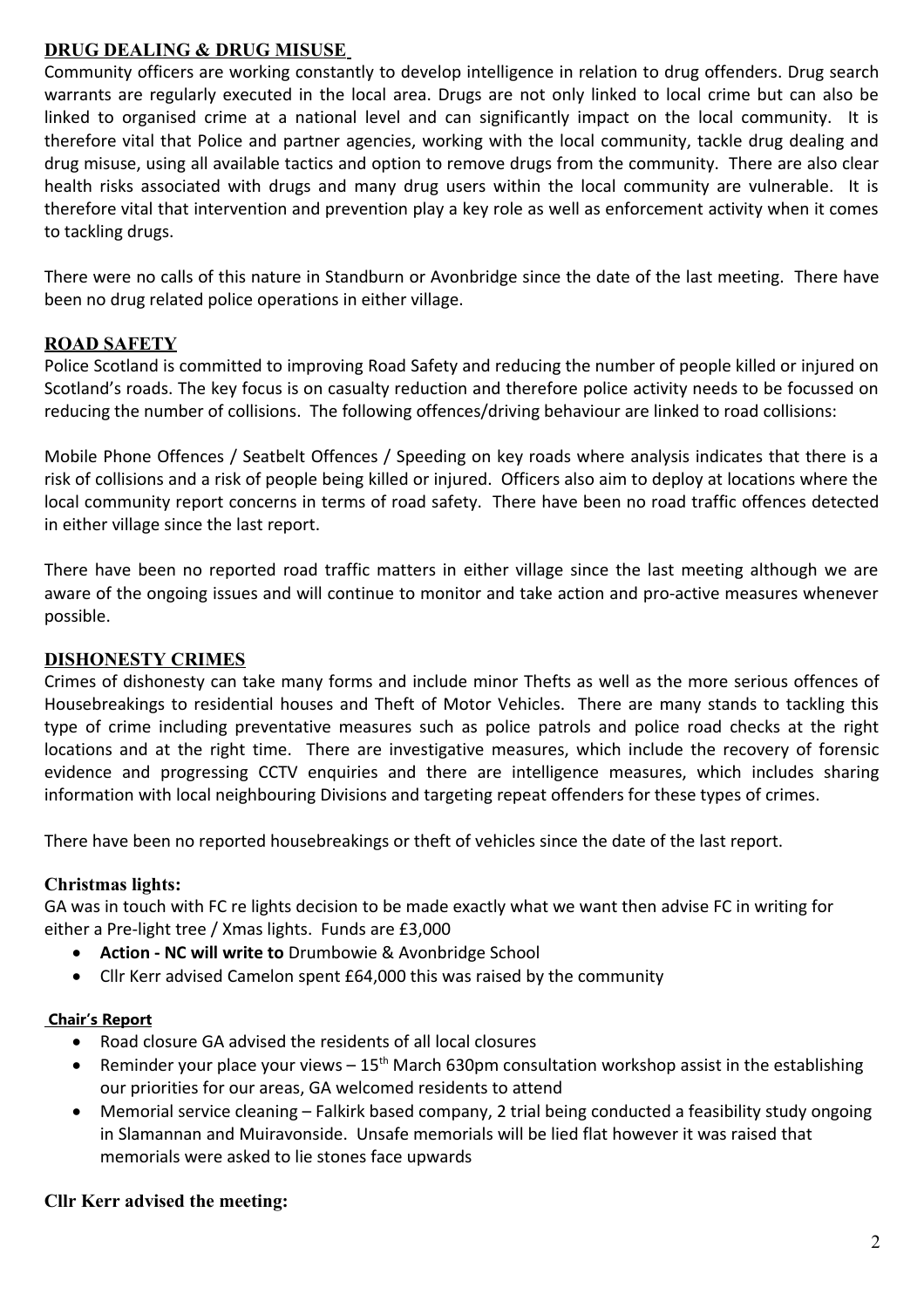- 100 years of the RAF 26<sup>th</sup> May celebration at the spit fire in Grangemouth RAF baton is coming to grangemouth that day
- ACTION NC will advise schools of this event.
- GA advised Mr Mcgillvery Stenhousemuir and Larbert has recently published a book upon his villages very well received
- Women's name on the memorial however her parents felt this was inappropriate to have her name on this, local resident will try to find out about this and gain information upon the family

### **Correspondence received:**

- An email has been received from "your place your views" closing date has now been extended to  $14<sup>th</sup>$ February
- My name is Denis Shovlin and most of you will know of me and have come into contact with me through the election process and as Larbert Stenhousemuir and Torwood community council's longest serving community council member. I am writing to you as a volunteer with Linking Education and Disability (LEAD) Scotland, a charity that empowers disabled people and carers to improve their lives through inclusive learning opportunities
- Here are the details/contact for the Community Defib. The contact I have is from the Maddiston Community Defib Project. They have a facebook page and you will find some useful info on the Maddiston Defib.

Contact email: [Norriebrown776@gmail.com](mailto:Norriebrown776@gmail.com) Basically we would want a robust Stainless Steel Cabinet, and Defib . The landlord at the pub said some time ago he would be willing to house it. It takes a small amount of electricity. As below it could also be sited on the wall at the Health Clinic. If at the Clinic I would feel it would need some security fencing around it. The contact is Norrie Brown should also be able to give you contacts for first aid and CPR training. CPR and Defib are pretty straight forward it just takes confidence for someone to step in and start it. That is where the classes are great for giving people that little bit more confidence.

- Community safety brief was received
- Safety barrier works

## **Treasurers Report**

Balance of acc on 8th Feb which was last meeting was £3097.82. Since then 2 lots of £150 have been paid out to Dave Cameron, Active Travel Group on 10th Feb and the other to Jo Hirst for EDF Education & Training Steering Group. This leaves a balance of £2797.82.

There were the further 2 applications discussed at the meeting on Thursday for 2 x £150 which were approved so will take the balance down to £2497.82.

- Avonbridge parent council school garden money, herbs poppies etc Approved
- Avonbridge maintenance of bridge hill garden Approved
- Pavillions to go on the next agenda

#### **Planning and Online Update/Report**

There was no new application since the last meeting. Over 40 comments have been lodged with Falkirk planning on the application near Broadhead.

#### **Facebook Page update:**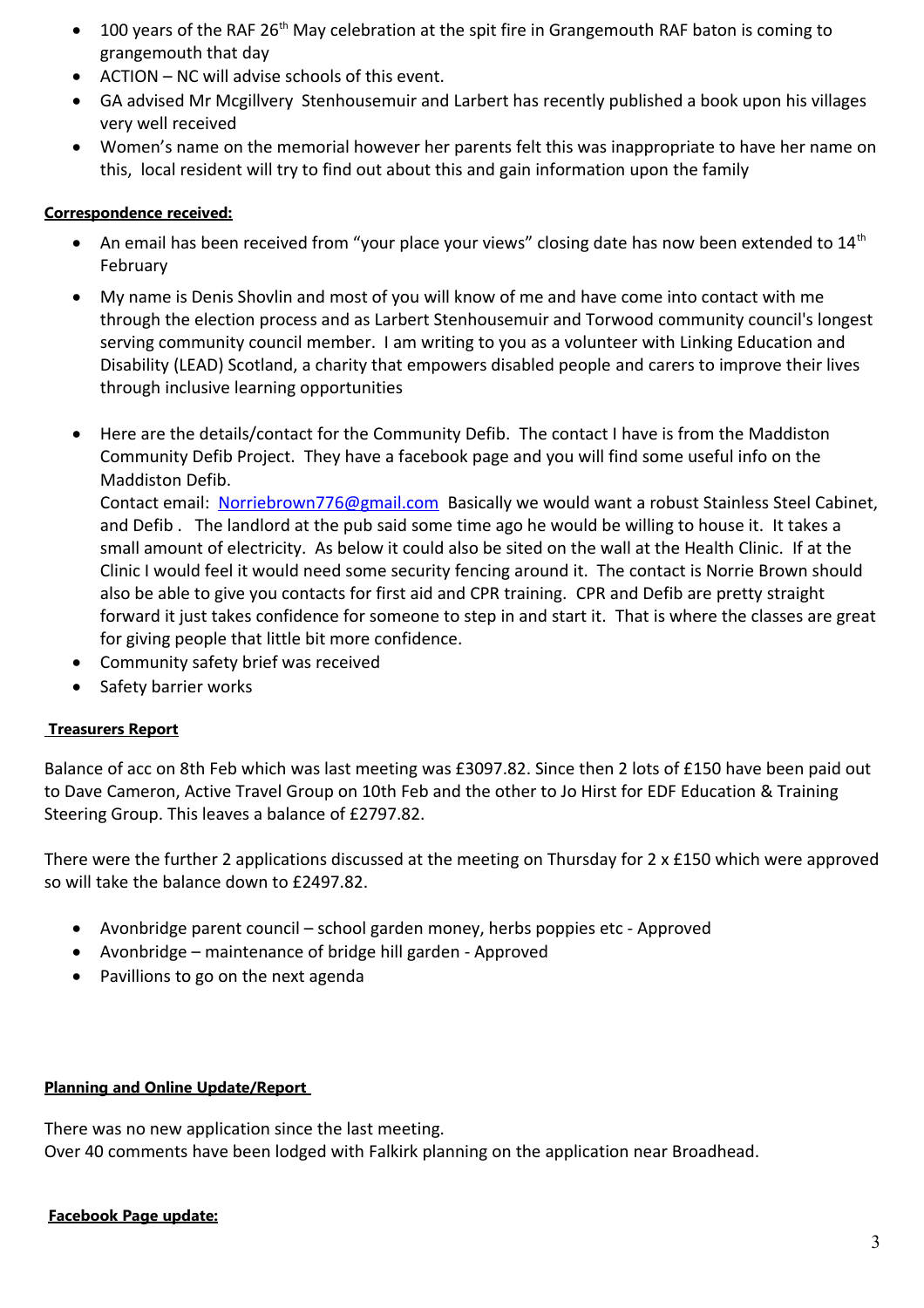Total views Feb : 2732 Dates of meetings post reached 168 people Biggest hit was post re road works on Avon Gorge total 1446 people.

March so far: 5931 views Post re the digging out of Blackstone Road reached 2511 people. The post re the "your views" meeting reached 73 people. We had a few private messages too.

## **Broadband provision in ASCC area.**

No change to the target date on Avonbridge exchange of June 2018. Still no replies from Digital Scotland regarding Community Champions.

It has come to my notice that West Lothian has a councillor who reports on the progress of the superfast broadband project within the West Lothian region. The information he provides is very detailed and could only be supplied by Openreach.

Councillor Kerr took an action to investigate if Falkirk Council has a similar person that could provide accurate information to the Community Council.

## **A.O.C.B**

- Play park project– NC discussed the background to this project and the key was the involvement of local children of all ages DC advised that Jillian shaw is the Braes contact– Braes to be contacted / St Mungos headteacher / St Andrews – all to be written too in relation to play park project ACTION - ASCC to write to the schools
- Cllr Hughes advised the meeting of an aassociation oncra song association educate children on the conflict in partnership with poppy Scotland they are selling poppy seeds. £1 per packet 400 poppies there was significant support from the ASCC and local resident ACTION – NC will advised the school of this and advised Cllr Hughes to contact DEAG
- Snow storm 2 families snowed in for several days, with thanks to Stevenson's Haulage Company. Plea to FC that we are ready for any future storms in way of planning. Local residents cleared both

Community schools and surroundings foot paths etc ASCC would like to thank each and everyone for their support which was gratefully received

- The defib would require robust Stainless Steel Cabinet, to be housed within. The landlord at the pub said some time ago he would be willing to house it. It takes a small amount of electricity. As below it could also be sited on the wall at the Health Clinic. If at the Clinic I would feel it would need some security fencing around it. Norrie Brown should also be able to give you contacts for first aid and CPR training. CPR and Defib are pretty straight forward it just takes confidence for someone to step in and start it. That is where the classes are great for giving people that little bit more confidence
- Shield hill development (await paragraph from local resident)

## **Next Meeting Date**

**Thursday 12th April 2018 in Avonbridge Community Hall at 715pm**

**Useful Links:-**

# **Burnhead Moss Windfarm – Grant applications**